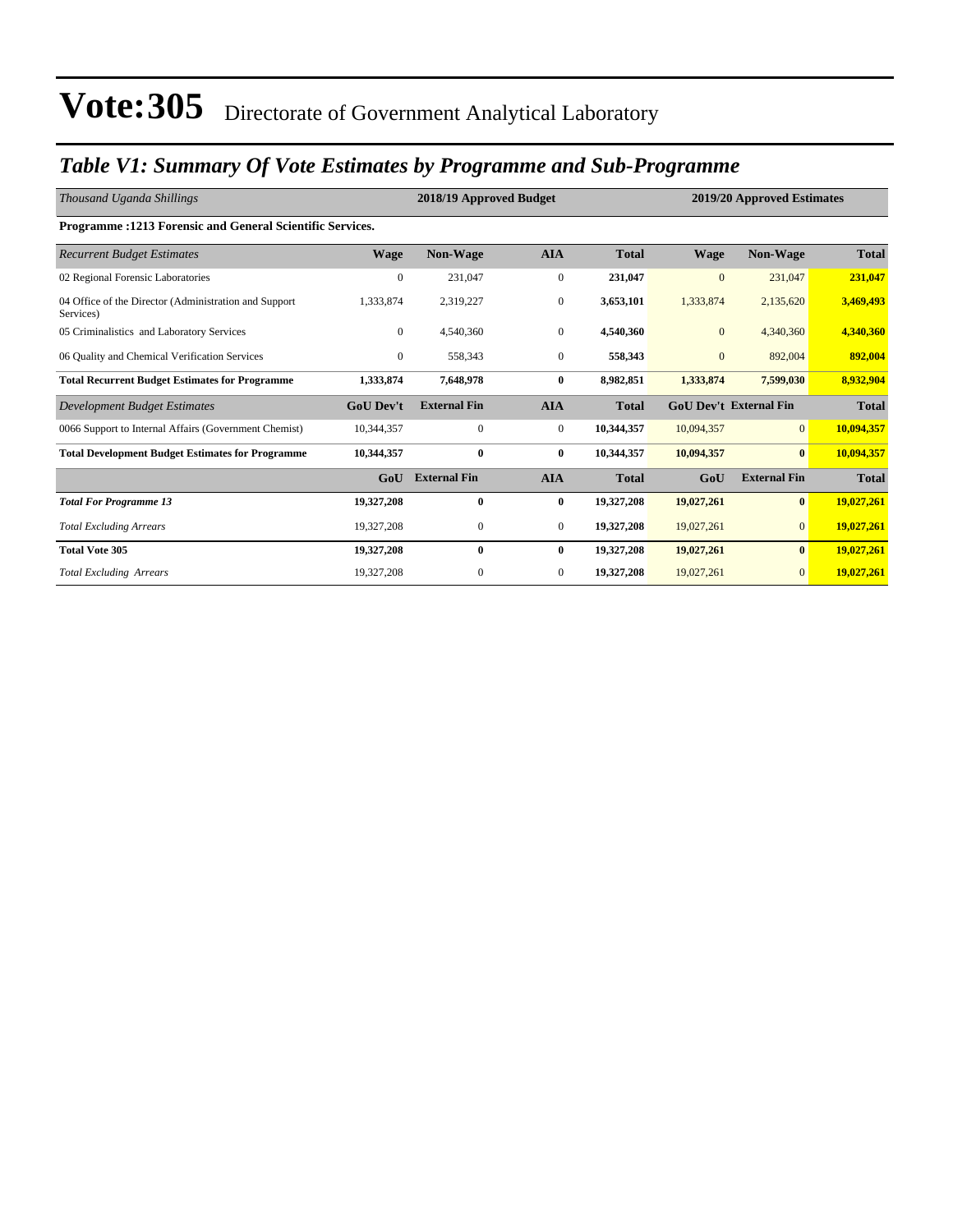### *Table V2: Summary Vote Estimates by Item*

| Thousand Uganda Shillings                                  |            | 2018/19 Approved Budget |           |            | 2019/20Approved Estimates |                     |                         |
|------------------------------------------------------------|------------|-------------------------|-----------|------------|---------------------------|---------------------|-------------------------|
|                                                            | GoU        | <b>External Fin</b>     | AIA       | Total      | GoU                       | <b>External Fin</b> | <b>Total</b>            |
| <b>Employees, Goods and Services (Outputs Provided)</b>    | 10,996,841 | $\boldsymbol{0}$        | $\bf{0}$  | 10,996,841 | 11,423,704                | $\bf{0}$            | 11,423,704              |
| 211101 General Staff Salaries                              | 1,333,874  | $\bf{0}$                | $\bf{0}$  | 1,333,874  | 1,333,874                 | $\bf{0}$            | 1,333,874               |
| 211102 Contract Staff Salaries                             | 69,900     | $\bf{0}$                | $\bf{0}$  | 69,900     | 69,900                    | $\bf{0}$            | 69,900                  |
| 211103 Allowances (Inc. Casuals, Temporary)                | 654,127    | $\bf{0}$                | $\bf{0}$  | 654,127    | 624,145                   | $\bf{0}$            | 624,145                 |
| 212101 Social Security Contributions                       | 6,990      | $\bf{0}$                | $\bf{0}$  | 6,990      | 6,990                     | $\bf{0}$            | 6,990                   |
| 212102 Pension for General Civil Service                   | 108,834    | $\bf{0}$                | $\bf{0}$  | 108,834    | 120,652                   | $\bf{0}$            | 120,652                 |
| 213001 Medical expenses (To employees)                     | 40,000     | $\bf{0}$                | $\bf{0}$  | 40,000     | 30,182                    | $\bf{0}$            | 30,182                  |
| 213002 Incapacity, death benefits and funeral expenses     | 45,000     | $\bf{0}$                | $\bf{0}$  | 45,000     | 45,000                    | $\bf{0}$            | 45,000                  |
| 221001 Advertising and Public Relations                    | 92,000     | $\bf{0}$                | $\bf{0}$  | 92,000     | 62,000                    | $\bf{0}$            | 62,000                  |
| 221002 Workshops and Seminars                              | 194,300    | $\bf{0}$                | $\bf{0}$  | 194,300    | 254,300                   | $\bf{0}$            | 254,300                 |
| 221003 Staff Training                                      | 529,000    | $\bf{0}$                | $\bf{0}$  | 529,000    | 300,000                   | $\bf{0}$            | 300,000                 |
| 221004 Recruitment Expenses                                | 32,000     | $\bf{0}$                | $\bf{0}$  | 32,000     | 32,000                    | $\bf{0}$            | 32,000                  |
| 221007 Books, Periodicals & Newspapers                     | 14,000     | $\bf{0}$                | $\bf{0}$  | 14,000     | 17,000                    | $\bf{0}$            | 17,000                  |
| 221008 Computer supplies and Information Technology<br>(T) | 6,500      | $\bf{0}$                | $\bf{0}$  | 6,500      | $\bf{0}$                  | $\bf{0}$            | $\overline{\mathbf{0}}$ |
| 221009 Welfare and Entertainment                           | 58,800     | $\boldsymbol{0}$        | $\bf{0}$  | 58,800     | 60,300                    | $\bf{0}$            | 60,300                  |
| 221011 Printing, Stationery, Photocopying and Binding      | 70,000     | $\bf{0}$                | $\bf{0}$  | 70,000     | 72,000                    | $\bf{0}$            | 72,000                  |
| 221012 Small Office Equipment                              | 40,000     | $\bf{0}$                | $\bf{0}$  | 40,000     | 40,000                    | $\bf{0}$            | 40,000                  |
| 221016 IFMS Recurrent costs                                | 48,000     | $\bf{0}$                | $\bf{0}$  | 48,000     | 48,000                    | $\bf{0}$            | 48,000                  |
| 221017 Subscriptions                                       | 91,600     | $\bf{0}$                | $\bf{0}$  | 91,600     | 71,600                    | $\bf{0}$            | 71,600                  |
| 221020 IPPS Recurrent Costs                                | 48,000     | $\bf{0}$                | $\bf{0}$  | 48,000     | 48,000                    | $\bf{0}$            | 48,000                  |
| 222001 Telecommunications                                  | 7,000      | $\bf{0}$                | $\bf{0}$  | 7,000      | 7,000                     | $\bf{0}$            | 7,000                   |
| 223001 Property Expenses                                   | 46,000     | $\bf{0}$                | $\bf{0}$  | 46,000     | 48,000                    | $\bf{0}$            | 48,000                  |
| 223004 Guard and Security services                         | 112,287    | $\bf{0}$                | $\bf{0}$  | 112,287    | 103,287                   | $\bf{0}$            | 103,287                 |
| 223005 Electricity                                         | 160,000    | $\bf{0}$                | $\bf{0}$  | 160,000    | 157,000                   | $\bf{0}$            | 157,000                 |
| 223006 Water                                               | 53,000     | $\bf{0}$                | $\bf{0}$  | 53,000     | 47,000                    | $\bf{0}$            | 47,000                  |
| 224003 Classified Expenditure                              | 5,140,563  | $\bf{0}$                | $\bf{0}$  | 5,140,563  | 5,483,373                 | $\bf{0}$            | 5,483,373               |
| 224004 Cleaning and Sanitation                             | 56,000     | $\bf{0}$                | $\bf{0}$  | 56,000     | 48,000                    | $\bf{0}$            | 48,000                  |
| 224005 Uniforms, Beddings and Protective Gear              | 42,000     | $\bf{0}$                | $\bf{0}$  | 42,000     | 42,000                    | $\bf{0}$            | 42,000                  |
| 225001 Consultancy Services- Short term                    | 60,000     | 0                       | $\pmb{0}$ | 60,000     | 100,000                   | $\pmb{0}$           | 100,000                 |
| 227001 Travel inland                                       | 286,026    | 0                       | $\bf{0}$  | 286,026    | 324,026                   | $\bf{0}$            | 324,026                 |
| 227002 Travel abroad                                       | 235,000    | $\bf{0}$                | $\bf{0}$  | 235,000    | 385,000                   | $\bf{0}$            | 385,000                 |
| 227004 Fuel, Lubricants and Oils                           | 400,040    | $\bf{0}$                | $\bf{0}$  | 400,040    | 342,074                   | $\bf{0}$            | 342,074                 |
| 228001 Maintenance - Civil                                 | 70,000     | $\bf{0}$                | $\bf{0}$  | 70,000     | 50,000                    | $\bf{0}$            | 50,000                  |
| 228002 Maintenance - Vehicles                              | 200,000    | $\bf{0}$                | $\bf{0}$  | 200,000    | 340,000                   | $\bf{0}$            | 340,000                 |
| 228003 Maintenance – Machinery, Equipment &<br>Furniture   | 636,000    | $\boldsymbol{0}$        | $\bf{0}$  | 636,000    | 711,001                   | $\bf{0}$            | 711,001                 |
| 282102 Fines and Penalties/ Court wards                    | 10,000     | $\boldsymbol{0}$        | $\bf{0}$  | 10,000     | $\bf{0}$                  | $\bf{0}$            | $\bf{0}$                |
| <b>Investment</b> (Capital Purchases)                      | 8,330,367  | $\bf{0}$                | $\bf{0}$  | 8,330,367  | 7,603,557                 | $\bf{0}$            | 7,603,557               |
| 311101 Land                                                | 120,000    | 0                       | $\bf{0}$  | 120,000    | $\bf{0}$                  | $\bf{0}$            | $\overline{\mathbf{0}}$ |
| 312101 Non-Residential Buildings                           | 1,934,357  | $\bf{0}$                | $\bf{0}$  | 1,934,357  | 3,000,000                 | $\bf{0}$            | 3,000,000               |
| 312201 Transport Equipment                                 | 1,825,000  | $\bf{0}$                | $\bf{0}$  | 1,825,000  | $\bf{0}$                  | $\bf{0}$            | $\bf{0}$                |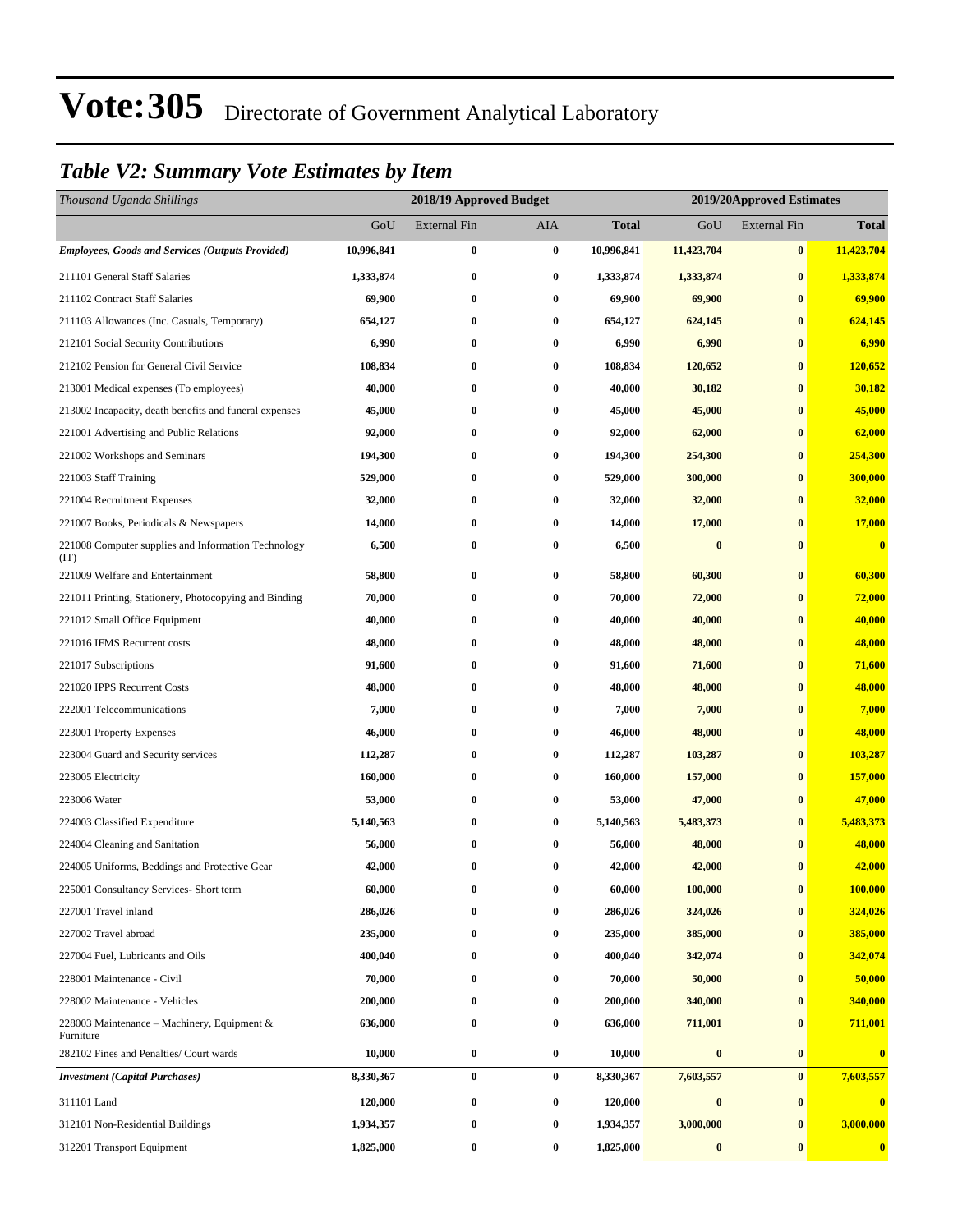| 312203 Furniture & Fixtures    | 300,000    | 0 | 300,000    | 100,000    | $\mathbf{0}$ | 100,000    |
|--------------------------------|------------|---|------------|------------|--------------|------------|
| 312207 Classified Assets       | 3,746,000  | 0 | 3,746,000  | 3,917,500  |              | 3,917,500  |
| 312213 ICT Equipment           | 405.010    | 0 | 405,010    | 586,057    | 0            | 586,057    |
| <b>Grand Total Vote 305</b>    | 19,327,208 | 0 | 19,327,208 | 19,027,261 |              | 19,027,261 |
| <b>Total Excluding Arrears</b> | 19,327,208 |   | 19,327,208 | 19,027,261 |              | 19,027,261 |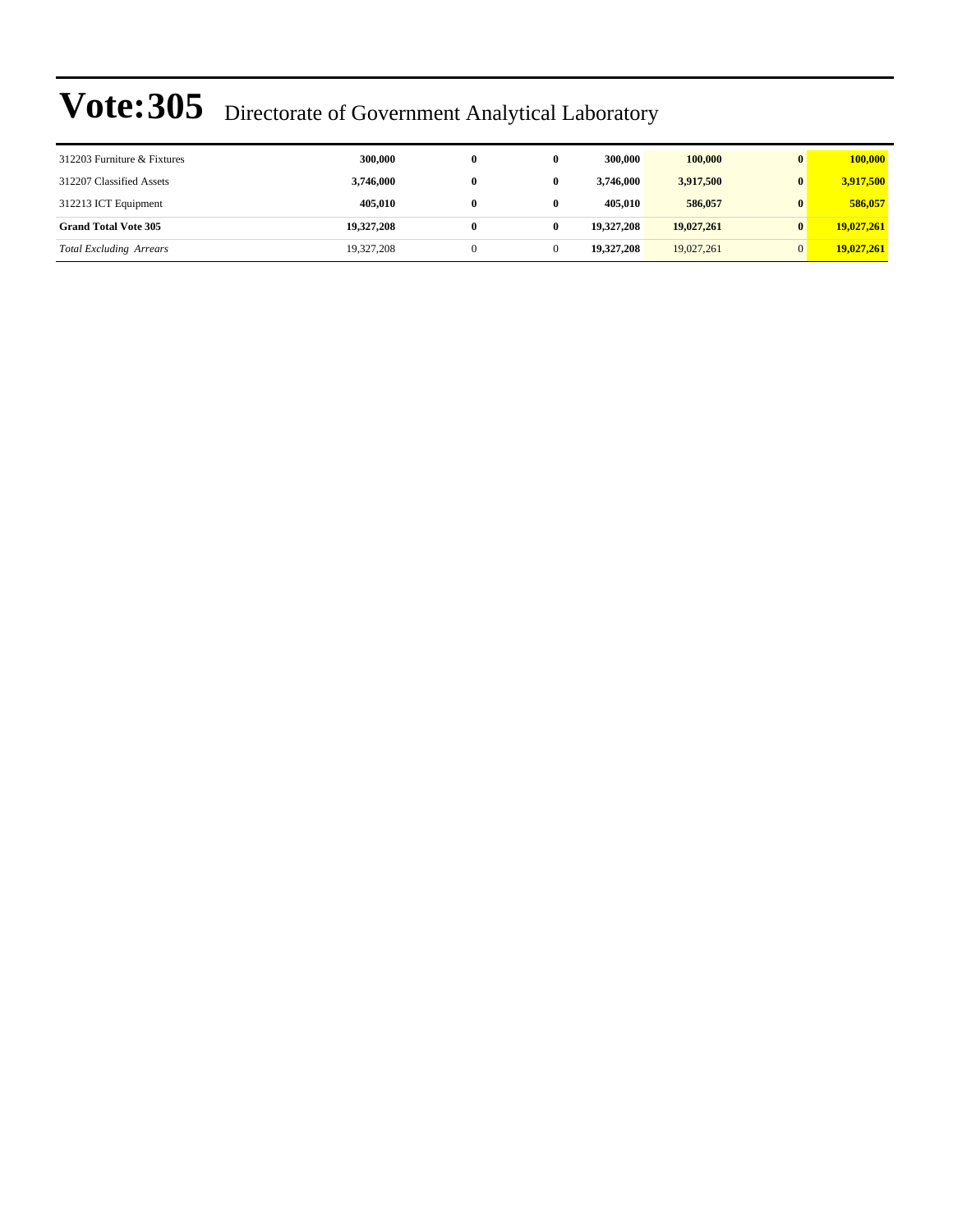#### *Table V3: Detailed Estimates by Programme, Sub Programme, Output and Item*

#### *Programme :1213 Forensic and General Scientific Services.*

*Recurrent Budget Estimates*

#### **SubProgramme 02 Regional Forensic Laboratories**

| Thousand Uganda Shillings                                        |                  | 2018/19 Approved Budget |                       |              | 2019/20 Approved Estimates |                  |                         |
|------------------------------------------------------------------|------------------|-------------------------|-----------------------|--------------|----------------------------|------------------|-------------------------|
| <b>Outputs Provided</b>                                          | Wage             | Non Wage                | <b>AIA</b>            | <b>Total</b> | Wage                       | Non Wage         | <b>Total</b>            |
| Output 121309 Strengthening Mbale Regional Forensic Laboratory   |                  |                         |                       |              |                            |                  |                         |
| 221008 Computer supplies and Information Technology (IT)         | $\boldsymbol{0}$ | 1,000                   | $\boldsymbol{0}$      | 1,000        | $\mathbf{0}$               | $\mathbf{0}$     | $\mathbf{0}$            |
| 222001 Telecommunications                                        | $\boldsymbol{0}$ | 2,000                   | $\boldsymbol{0}$      | 2,000        | $\boldsymbol{0}$           | 2,000            | 2,000                   |
| 223001 Property Expenses                                         | $\boldsymbol{0}$ | 4,000                   | $\boldsymbol{0}$      | 4,000        | $\boldsymbol{0}$           | 5,000            | 5,000                   |
| 223004 Guard and Security services                               | $\boldsymbol{0}$ | 19,400                  | $\boldsymbol{0}$      | 19,400       | $\boldsymbol{0}$           | 17,400           | 17,400                  |
| 223005 Electricity                                               | $\boldsymbol{0}$ | 7,200                   | $\boldsymbol{0}$      | 7,200        | $\boldsymbol{0}$           | 7,200            | 7,200                   |
| 223006 Water                                                     | $\boldsymbol{0}$ | 6,000                   | $\boldsymbol{0}$      | 6,000        | $\boldsymbol{0}$           | 6,000            | 6,000                   |
| 224003 Classified Expenditure                                    | $\boldsymbol{0}$ | 20,000                  | $\boldsymbol{0}$      | 20,000       | $\boldsymbol{0}$           | 41,000           | 41,000                  |
| 224004 Cleaning and Sanitation                                   | $\boldsymbol{0}$ | 6,000                   | $\boldsymbol{0}$      | 6,000        | $\boldsymbol{0}$           | 6,000            | 6,000                   |
| 227001 Travel inland                                             | $\boldsymbol{0}$ | 3,360                   | $\boldsymbol{0}$      | 3,360        | $\boldsymbol{0}$           | 5,360            | 5,360                   |
| 227004 Fuel, Lubricants and Oils                                 | $\boldsymbol{0}$ | 19,040                  | $\boldsymbol{0}$      | 19,040       | $\boldsymbol{0}$           | 17,040           | 17,040                  |
| <b>Total Cost of Output 09</b>                                   | 0                | 88,000                  | $\boldsymbol{\theta}$ | 88,000       | $\boldsymbol{\theta}$      | 107,000          | 107,000                 |
| Output 121310 Strengthening Mbarara Regional Forensic Laboratory |                  |                         |                       |              |                            |                  |                         |
| 221008 Computer supplies and Information Technology (IT)         | $\boldsymbol{0}$ | 1,000                   | $\boldsymbol{0}$      | 1,000        | $\boldsymbol{0}$           | $\boldsymbol{0}$ | $\bf{0}$                |
| 223001 Property Expenses                                         | $\boldsymbol{0}$ | 4,000                   | $\boldsymbol{0}$      | 4,000        | $\boldsymbol{0}$           | 5,000            | 5,000                   |
| 223004 Guard and Security services                               | $\boldsymbol{0}$ | 19,440                  | $\boldsymbol{0}$      | 19,440       | $\boldsymbol{0}$           | 18,440           | 18,440                  |
| 223005 Electricity                                               | $\boldsymbol{0}$ | 8,000                   | $\boldsymbol{0}$      | 8,000        | $\boldsymbol{0}$           | 8,000            | 8,000                   |
| 223006 Water                                                     | $\boldsymbol{0}$ | 6,000                   | $\boldsymbol{0}$      | 6,000        | $\boldsymbol{0}$           | 6,000            | 6,000                   |
| 224004 Cleaning and Sanitation                                   | $\boldsymbol{0}$ | 6,000                   | $\boldsymbol{0}$      | 6,000        | $\boldsymbol{0}$           | 6,000            | 6,000                   |
| 227001 Travel inland                                             | $\boldsymbol{0}$ | $\boldsymbol{0}$        | $\boldsymbol{0}$      | $\bf{0}$     | $\boldsymbol{0}$           | 10,000           | 10,000                  |
| 227004 Fuel, Lubricants and Oils                                 | $\boldsymbol{0}$ | 19,000                  | $\boldsymbol{0}$      | 19,000       | $\boldsymbol{0}$           | 10,000           | <b>10,000</b>           |
| <b>Total Cost of Output 10</b>                                   | 0                | 63,440                  | 0                     | 63,440       | $\boldsymbol{\theta}$      | 63,440           | 63,440                  |
| Output 121311 Strengthening Gulu Regional Forensic Laboratory    |                  |                         |                       |              |                            |                  |                         |
| 221008 Computer supplies and Information Technology (IT)         | $\boldsymbol{0}$ | 1,000                   | $\boldsymbol{0}$      | 1,000        | $\mathbf{0}$               | $\mathbf{0}$     | $\mathbf{0}$            |
| 223001 Property Expenses                                         | $\boldsymbol{0}$ | 4,000                   | $\boldsymbol{0}$      | 4,000        | $\boldsymbol{0}$           | 5,000            | 5,000                   |
| 223004 Guard and Security services                               | $\boldsymbol{0}$ | 19,440                  | $\boldsymbol{0}$      | 19,440       | $\boldsymbol{0}$           | 12,440           | 12,440                  |
| 223005 Electricity                                               | $\boldsymbol{0}$ | 7,000                   | $\boldsymbol{0}$      | 7,000        | $\boldsymbol{0}$           | 4,000            | 4,000                   |
| 223006 Water                                                     | $\mathbf{0}$     | 6,000                   | $\mathbf{0}$          | 6,000        | $\overline{0}$             | 3,000            | 3,000                   |
| 224003 Classified Expenditure                                    | $\boldsymbol{0}$ | $\boldsymbol{0}$        | $\boldsymbol{0}$      | $\bf{0}$     | $\mathbf{0}$               | 11,000           | 11,000                  |
| 224004 Cleaning and Sanitation                                   | $\boldsymbol{0}$ | 5,000                   | $\boldsymbol{0}$      | 5,000        | $\mathbf{0}$               | $\boldsymbol{0}$ | $\overline{\mathbf{0}}$ |
| 227001 Travel inland                                             | $\boldsymbol{0}$ | $\boldsymbol{0}$        | $\boldsymbol{0}$      | $\bf{0}$     | $\boldsymbol{0}$           | 5,000            | 5,000                   |
| 227004 Fuel, Lubricants and Oils                                 | $\boldsymbol{0}$ | 19,000                  | $\boldsymbol{0}$      | 19,000       | $\boldsymbol{0}$           | 2,000            | 2,000                   |
| <b>Total Cost of Output 11</b>                                   | 0                | 61,440                  | $\pmb{\theta}$        | 61,440       | $\boldsymbol{\theta}$      | 42,440           | 42,440                  |
| Output 121312 Strengthening Moroto Regional Forensic Laboratory  |                  |                         |                       |              |                            |                  |                         |
| 223001 Property Expenses                                         | $\boldsymbol{0}$ | 4,000                   | $\boldsymbol{0}$      | 4,000        | $\mathbf{0}$               | 3,000            | 3,000                   |
| 223004 Guard and Security services                               | $\boldsymbol{0}$ | 2,167                   | $\boldsymbol{0}$      | 2,167        | $\boldsymbol{0}$           | 3,167            | 3,167                   |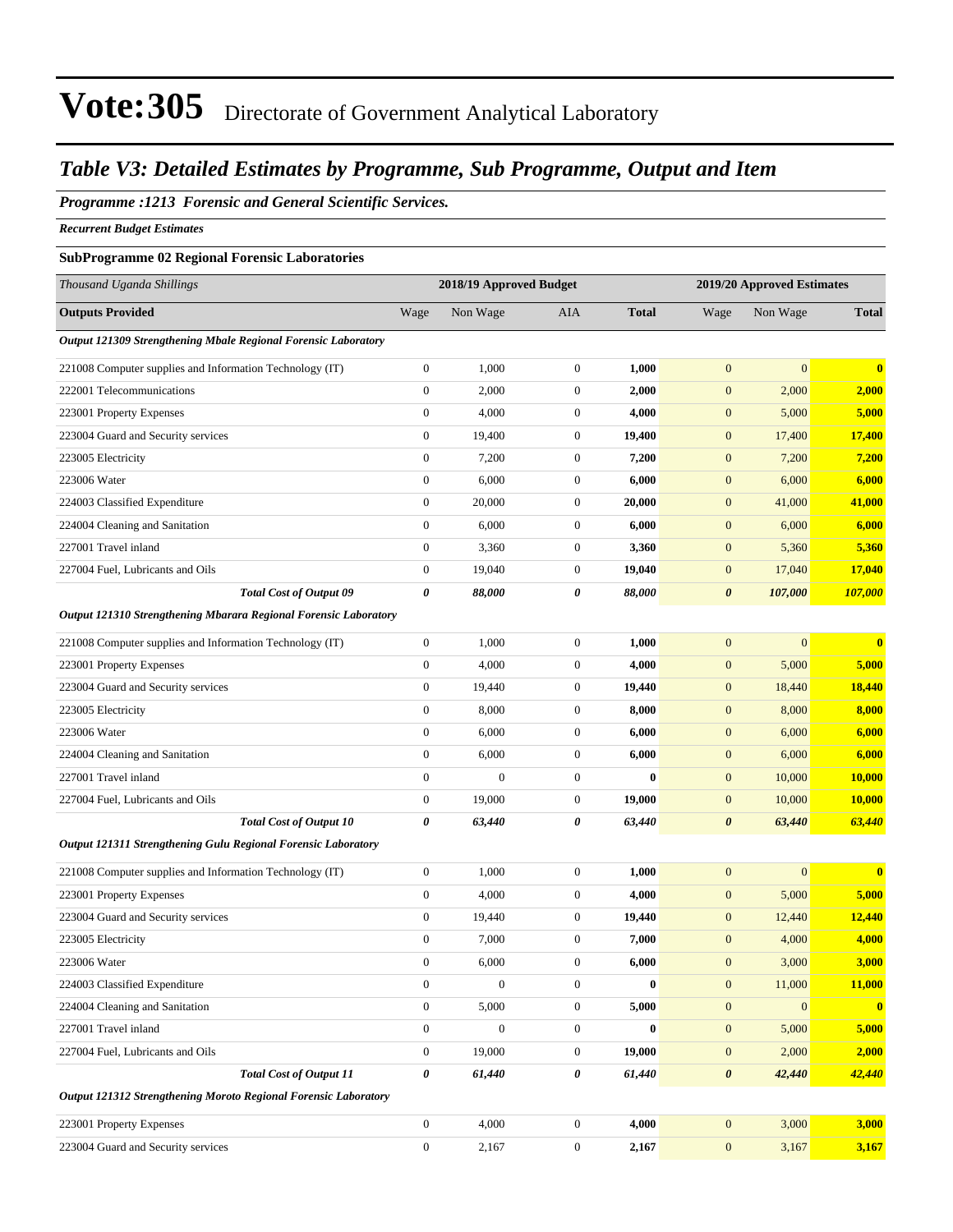| 223005 Electricity                                                           | $\mathbf{0}$     | 4,000                   | $\mathbf{0}$     | 4,000        | $\mathbf{0}$          | 4,000                      | 4,000                   |
|------------------------------------------------------------------------------|------------------|-------------------------|------------------|--------------|-----------------------|----------------------------|-------------------------|
| 223006 Water                                                                 | $\boldsymbol{0}$ | 5,000                   | $\mathbf{0}$     | 5,000        | $\mathbf{0}$          | 2,000                      | 2,000                   |
| 224004 Cleaning and Sanitation                                               | $\boldsymbol{0}$ | 3,000                   | $\boldsymbol{0}$ | 3,000        | $\mathbf{0}$          | $\mathbf{0}$               | $\mathbf{0}$            |
| 227001 Travel inland                                                         | $\boldsymbol{0}$ | $\boldsymbol{0}$        | $\mathbf{0}$     | $\bf{0}$     | $\mathbf{0}$          | 6,000                      | 6,000                   |
| <b>Total Cost of Output 12</b>                                               | 0                | 18,167                  | 0                | 18,167       | $\boldsymbol{\theta}$ | 18,167                     | 18,167                  |
| <b>Total Cost Of Outputs Provided</b>                                        | $\bf{0}$         | 231,047                 | 0                | 231,047      | $\bf{0}$              | 231,047                    | 231,047                 |
| <b>Total Cost for SubProgramme 02</b>                                        | $\bf{0}$         | 231,047                 | 0                | 231,047      | $\bf{0}$              | 231,047                    | 231,047                 |
| <b>Total Excluding Arrears</b>                                               | $\theta$         | 231,047                 | $\mathbf{0}$     | 231,047      | $\mathbf{0}$          | 231,047                    | 231,047                 |
| SubProgramme 04 Office of the Director (Administration and Support Services) |                  |                         |                  |              |                       |                            |                         |
| Thousand Uganda Shillings                                                    |                  | 2018/19 Approved Budget |                  |              |                       | 2019/20 Approved Estimates |                         |
| <b>Outputs Provided</b>                                                      | Wage             | Non Wage                | <b>AIA</b>       | <b>Total</b> | Wage                  | Non Wage                   | <b>Total</b>            |
| Output 121303 Coordination, Monitoring and Supervision                       |                  |                         |                  |              |                       |                            |                         |
| 211101 General Staff Salaries                                                | 1,333,874        | $\boldsymbol{0}$        | $\mathbf{0}$     | 1,333,874    | 1,333,874             | $\overline{0}$             | 1,333,874               |
| 211103 Allowances (Inc. Casuals, Temporary)                                  | $\boldsymbol{0}$ | 200,127                 | $\boldsymbol{0}$ | 200,127      | $\mathbf{0}$          | 200,145                    | 200,145                 |
| 212102 Pension for General Civil Service                                     | $\mathbf{0}$     | 108,834                 | $\mathbf{0}$     | 108,834      | $\mathbf{0}$          | 120,652                    | 120,652                 |
| 213001 Medical expenses (To employees)                                       | $\boldsymbol{0}$ | 40,000                  | $\boldsymbol{0}$ | 40,000       | $\mathbf{0}$          | 30,182                     | 30,182                  |
| 213002 Incapacity, death benefits and funeral expenses                       | $\mathbf{0}$     | 45,000                  | $\mathbf{0}$     | 45,000       | $\mathbf{0}$          | 45,000                     | 45,000                  |
| 221001 Advertising and Public Relations                                      | $\mathbf{0}$     | 30,000                  | $\mathbf{0}$     | 30,000       | $\mathbf{0}$          | $\mathbf{0}$               | $\overline{\mathbf{0}}$ |
| 221002 Workshops and Seminars                                                | $\mathbf{0}$     | 30,000                  | $\boldsymbol{0}$ | 30,000       | $\boldsymbol{0}$      | 30,000                     | 30,000                  |
| 221003 Staff Training                                                        | $\theta$         | 200,000                 | $\mathbf{0}$     | 200,000      | $\mathbf{0}$          | $\mathbf{0}$               | $\mathbf{0}$            |
| 221004 Recruitment Expenses                                                  | $\boldsymbol{0}$ | 32,000                  | $\boldsymbol{0}$ | 32,000       | $\mathbf{0}$          | 32,000                     | 32,000                  |
| 221007 Books, Periodicals & Newspapers                                       | $\mathbf{0}$     | 5,000                   | $\mathbf{0}$     | 5,000        | $\mathbf{0}$          | 8,000                      | 8,000                   |
| 221008 Computer supplies and Information Technology (IT)                     | $\boldsymbol{0}$ | 2,000                   | $\mathbf{0}$     | 2,000        | $\mathbf{0}$          | $\mathbf{0}$               | $\overline{\mathbf{0}}$ |
| 221009 Welfare and Entertainment                                             | $\theta$         | 30,000                  | $\boldsymbol{0}$ | 30,000       | $\boldsymbol{0}$      | 30,000                     | 30,000                  |
| 221011 Printing, Stationery, Photocopying and Binding                        | $\mathbf{0}$     | 39,000                  | $\mathbf{0}$     | 39,000       | $\mathbf{0}$          | 39,000                     | 39,000                  |
| 221012 Small Office Equipment                                                | $\boldsymbol{0}$ | 29,000                  | $\boldsymbol{0}$ | 29,000       | $\mathbf{0}$          | 31,000                     | 31,000                  |
| 221017 Subscriptions                                                         | $\mathbf{0}$     | 20,000                  | $\mathbf{0}$     | 20,000       | $\mathbf{0}$          | $\mathbf{0}$               | $\bf{0}$                |
| 221020 IPPS Recurrent Costs                                                  | $\boldsymbol{0}$ | 48,000                  | $\mathbf{0}$     | 48,000       | $\mathbf{0}$          | 48,000                     | 48,000                  |
| 222001 Telecommunications                                                    | $\boldsymbol{0}$ | 5,000                   | $\boldsymbol{0}$ | 5,000        | $\boldsymbol{0}$      | 5,000                      | 5,000                   |
| 223001 Property Expenses                                                     | $\mathbf{0}$     | 30,000                  | $\mathbf{0}$     | 30,000       | $\mathbf{0}$          | 30,000                     | 30,000                  |
| 223004 Guard and Security services                                           | $\boldsymbol{0}$ | 51,840                  | $\boldsymbol{0}$ | 51,840       | $\mathbf{0}$          | 51,840                     | 51,840                  |
| 223005 Electricity                                                           | $\mathbf{0}$     | 133,800                 | $\boldsymbol{0}$ | 133,800      | $\mathbf{0}$          | 133,800                    | 133,800                 |
| 223006 Water                                                                 | $\boldsymbol{0}$ | 30,000                  | $\boldsymbol{0}$ | 30,000       | $\boldsymbol{0}$      | 30,000                     | 30,000                  |
| 224003 Classified Expenditure                                                | $\boldsymbol{0}$ | 133,660                 | $\boldsymbol{0}$ | 133,660      | $\boldsymbol{0}$      | $\mathbf{0}$               | $\mathbf{0}$            |
| 224004 Cleaning and Sanitation                                               | $\mathbf{0}$     | 36,000                  | $\boldsymbol{0}$ | 36,000       | $\boldsymbol{0}$      | 36,000                     | 36,000                  |
| 227001 Travel inland                                                         | $\boldsymbol{0}$ | 65,000                  | $\boldsymbol{0}$ | 65,000       | $\mathbf{0}$          | 65,000                     | 65,000                  |
| 227002 Travel abroad                                                         | $\mathbf{0}$     | 72,000                  | $\boldsymbol{0}$ | 72,000       | $\boldsymbol{0}$      | 72,000                     | 72,000                  |
| 227004 Fuel, Lubricants and Oils                                             | $\mathbf{0}$     | 195,800                 | $\boldsymbol{0}$ | 195,800      | $\mathbf{0}$          | 160,834                    | 160,834                 |
| 228001 Maintenance - Civil                                                   | $\mathbf{0}$     | 50,000                  | $\boldsymbol{0}$ | 50,000       | $\boldsymbol{0}$      | 30,000                     | 30,000                  |
| 228002 Maintenance - Vehicles                                                | $\mathbf{0}$     | 200,000                 | $\boldsymbol{0}$ | 200,000      | $\boldsymbol{0}$      | 340,000                    | 340,000                 |
| 282102 Fines and Penalties/ Court wards                                      | $\boldsymbol{0}$ | 10,000                  | $\boldsymbol{0}$ | 10,000       | $\boldsymbol{0}$      | $\boldsymbol{0}$           | $\bf{0}$                |
| <b>Total Cost of Output 03</b>                                               | 1,333,874        | 1,872,061               | 0                | 3,205,935    | 1,333,874             | 1,568,454                  | 2,902,327               |
| Output 121305 Policy, Planning and Budgeting                                 |                  |                         |                  |              |                       |                            |                         |
| 211103 Allowances (Inc. Casuals, Temporary)                                  | $\boldsymbol{0}$ | 7,000                   | $\boldsymbol{0}$ | 7,000        | $\boldsymbol{0}$      | 7,000                      | 7,000                   |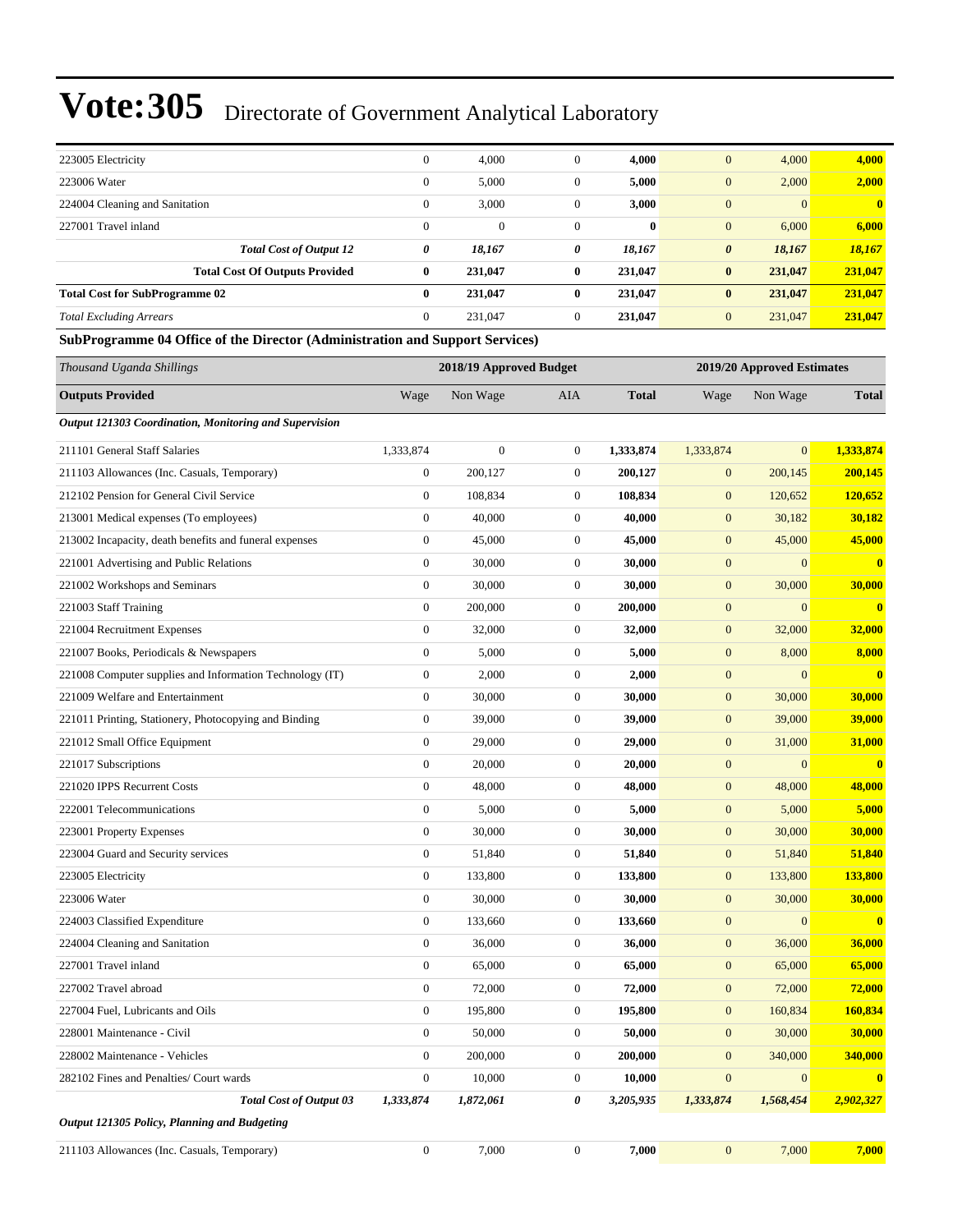| 221002 Workshops and Seminars                            | $\boldsymbol{0}$ | 90,000         | $\boldsymbol{0}$ | 90,000    | $\mathbf{0}$          | 150,000      | 150,000        |
|----------------------------------------------------------|------------------|----------------|------------------|-----------|-----------------------|--------------|----------------|
| 221008 Computer supplies and Information Technology (IT) | $\boldsymbol{0}$ | 1,500          | $\mathbf{0}$     | 1,500     | $\boldsymbol{0}$      | $\mathbf{0}$ | $\bf{0}$       |
| 221009 Welfare and Entertainment                         | $\boldsymbol{0}$ | 5,000          | $\mathbf{0}$     | 5,000     | $\mathbf{0}$          | 6,500        | 6,500          |
| 221011 Printing, Stationery, Photocopying and Binding    | $\boldsymbol{0}$ | 5,000          | $\mathbf{0}$     | 5,000     | $\boldsymbol{0}$      | 5,000        | 5,000          |
| 221012 Small Office Equipment                            | $\mathbf{0}$     | 1,000          | $\mathbf{0}$     | 1,000     | $\mathbf{0}$          | 1,000        | 1,000          |
| 225001 Consultancy Services- Short term                  | $\boldsymbol{0}$ | $\overline{0}$ | $\mathbf{0}$     | $\bf{0}$  | $\mathbf{0}$          | 60,000       | 60,000         |
| 227001 Travel inland                                     | $\boldsymbol{0}$ | 45,666         | $\boldsymbol{0}$ | 45,666    | $\mathbf{0}$          | 45,666       | 45,666         |
| 227004 Fuel, Lubricants and Oils                         | $\boldsymbol{0}$ | 12,000         | $\mathbf{0}$     | 12,000    | $\mathbf{0}$          | 12,000       | 12,000         |
| <b>Total Cost of Output 05</b>                           | 0                | 167,166        | 0                | 167,166   | $\boldsymbol{\theta}$ | 287,166      | 287,166        |
| <b>Output 121306 Financial Management</b>                |                  |                |                  |           |                       |              |                |
| 211103 Allowances (Inc. Casuals, Temporary)              | $\mathbf{0}$     | 5,000          | $\boldsymbol{0}$ | 5,000     | $\mathbf{0}$          | 5,000        | 5,000          |
| 221011 Printing, Stationery, Photocopying and Binding    | $\boldsymbol{0}$ | 4,000          | $\mathbf{0}$     | 4,000     | $\mathbf{0}$          | 4,000        | 4,000          |
| 221012 Small Office Equipment                            | $\mathbf{0}$     | 1,000          | $\mathbf{0}$     | 1,000     | $\mathbf{0}$          | 1,000        | 1,000          |
| 221016 IFMS Recurrent costs                              | $\boldsymbol{0}$ | 48,000         | $\mathbf{0}$     | 48,000    | $\mathbf{0}$          | 48,000       | 48,000         |
| 227004 Fuel, Lubricants and Oils                         | $\boldsymbol{0}$ | 14,000         | $\boldsymbol{0}$ | 14,000    | $\boldsymbol{0}$      | 14,000       | 14,000         |
| <b>Total Cost of Output 06</b>                           | 0                | 72,000         | 0                | 72,000    | $\boldsymbol{\theta}$ | 72,000       | 72,000         |
| Output 121307 Improved Procurement Managment             |                  |                |                  |           |                       |              |                |
| 211103 Allowances (Inc. Casuals, Temporary)              | $\boldsymbol{0}$ | 5,000          | $\mathbf{0}$     | 5,000     | $\mathbf{0}$          | 5,000        | 5,000          |
| 221001 Advertising and Public Relations                  | $\boldsymbol{0}$ | 30,000         | $\boldsymbol{0}$ | 30,000    | $\mathbf{0}$          | 30,000       | 30,000         |
| 221002 Workshops and Seminars                            | $\boldsymbol{0}$ | 51,000         | $\mathbf{0}$     | 51,000    | $\mathbf{0}$          | 51,000       | 51,000         |
| 221009 Welfare and Entertainment                         | $\boldsymbol{0}$ | 4,000          | $\mathbf{0}$     | 4,000     | $\boldsymbol{0}$      | 4,000        | 4,000          |
| 221011 Printing, Stationery, Photocopying and Binding    | $\mathbf{0}$     | 3,000          | $\mathbf{0}$     | 3,000     | $\boldsymbol{0}$      | 3,000        | 3,000          |
| 221012 Small Office Equipment                            | $\boldsymbol{0}$ | 1,000          | $\mathbf{0}$     | 1,000     | $\boldsymbol{0}$      | 1,000        | 1,000          |
| 227001 Travel inland                                     | $\boldsymbol{0}$ | 32,000         | $\boldsymbol{0}$ | 32,000    | $\mathbf{0}$          | 32,000       | 32,000         |
| 227004 Fuel, Lubricants and Oils                         | $\boldsymbol{0}$ | 14,000         | $\mathbf{0}$     | 14,000    | $\mathbf{0}$          | 14,000       | 14,000         |
| <b>Total Cost of Output 07</b>                           | 0                | 140,000        | 0                | 140,000   | $\boldsymbol{\theta}$ | 140,000      | <b>140,000</b> |
| Output 121308 Improved Internal Audit                    |                  |                |                  |           |                       |              |                |
| 211103 Allowances (Inc. Casuals, Temporary)              | $\mathbf{0}$     | 6,000          | $\boldsymbol{0}$ | 6,000     | $\mathbf{0}$          | 6,000        | 6,000          |
| 221002 Workshops and Seminars                            | $\boldsymbol{0}$ | 3,300          | $\mathbf{0}$     | 3,300     | $\boldsymbol{0}$      | 3,300        | 3,300          |
| 221009 Welfare and Entertainment                         | $\boldsymbol{0}$ | 2,500          | $\mathbf{0}$     | 2,500     | $\mathbf{0}$          | 2,500        | 2,500          |
| 221011 Printing, Stationery, Photocopying and Binding    | $\boldsymbol{0}$ | 3,000          | $\boldsymbol{0}$ | 3,000     | $\boldsymbol{0}$      | 3,000        | 3,000          |
| 221012 Small Office Equipment                            | $\mathbf{0}$     | 1,000          | $\boldsymbol{0}$ | 1,000     | $\boldsymbol{0}$      | 1,000        | 1,000          |
| 227001 Travel inland                                     | $\boldsymbol{0}$ | 30,000         | $\boldsymbol{0}$ | 30,000    | $\boldsymbol{0}$      | 30,000       | 30,000         |
| 227004 Fuel, Lubricants and Oils                         | $\boldsymbol{0}$ | 22,200         | $\boldsymbol{0}$ | 22,200    | $\boldsymbol{0}$      | 22,200       | 22,200         |
| <b>Total Cost of Output 08</b>                           | 0                | 68,000         | 0                | 68,000    | $\pmb{\theta}$        | 68,000       | 68,000         |
| <b>Total Cost Of Outputs Provided</b>                    | 1,333,874        | 2,319,227      | $\bf{0}$         | 3,653,101 | 1,333,874             | 2,135,620    | 3,469,493      |
| <b>Total Cost for SubProgramme 04</b>                    | 1,333,874        | 2,319,227      | $\bf{0}$         | 3,653,101 | 1,333,874             | 2,135,620    | 3,469,493      |
| <b>Total Excluding Arrears</b>                           | 1,333,874        | 2,319,227      | $\boldsymbol{0}$ | 3,653,101 | 1,333,874             | 2,135,620    | 3,469,493      |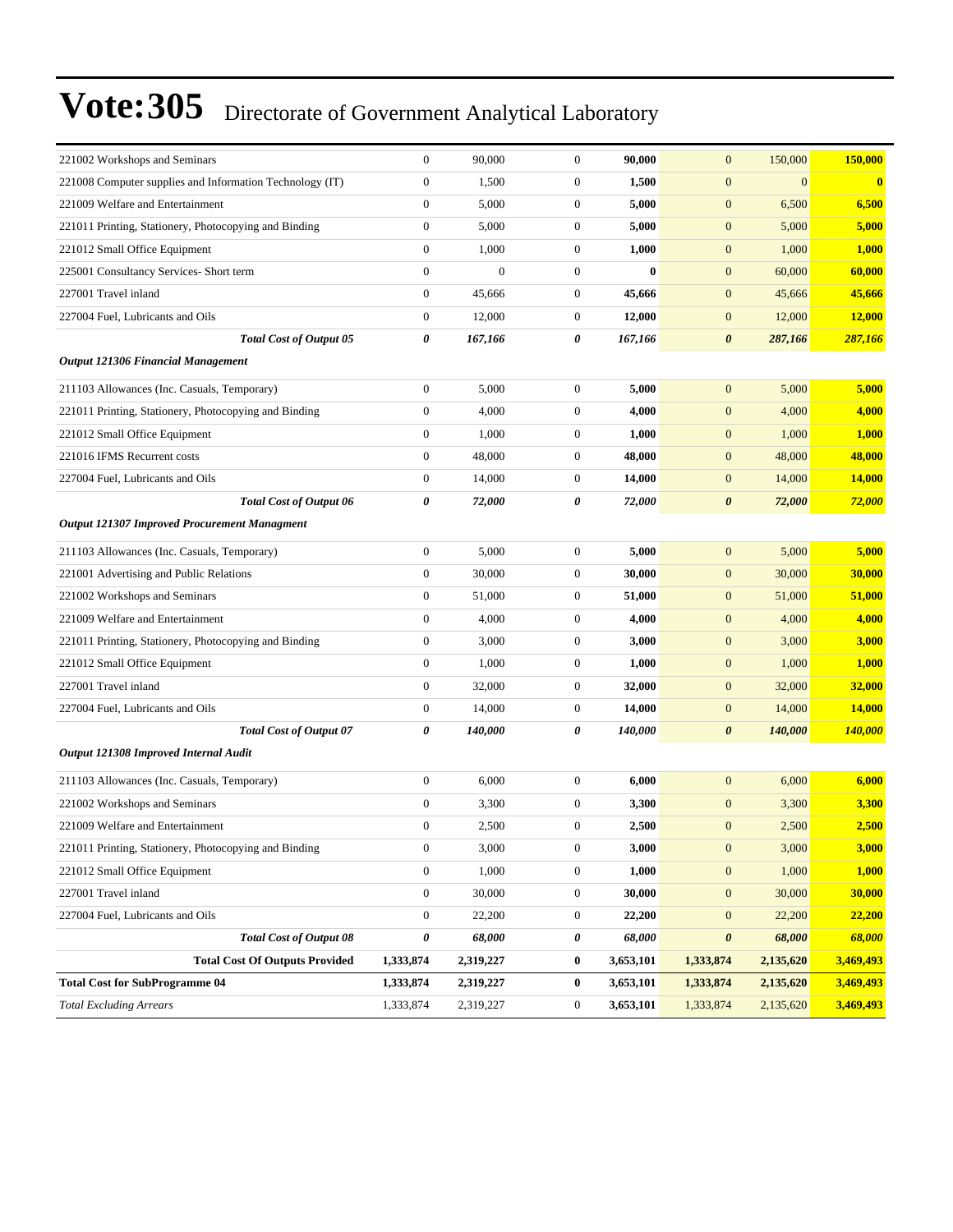#### **SubProgramme 05 Criminalistics and Laboratory Services**

| Thousand Uganda Shillings                                         |                  | 2018/19 Approved Budget |                  |              |                       | 2019/20 Approved Estimates |              |
|-------------------------------------------------------------------|------------------|-------------------------|------------------|--------------|-----------------------|----------------------------|--------------|
| <b>Outputs Provided</b>                                           | Wage             | Non Wage                | <b>AIA</b>       | <b>Total</b> | Wage                  | Non Wage                   | <b>Total</b> |
| Output 121301 Forensic and General Scientific Services,           |                  |                         |                  |              |                       |                            |              |
| 211103 Allowances (Inc. Casuals, Temporary)                       | $\mathbf{0}$     | 301.000                 | $\Omega$         | 301,000      | $\mathbf{0}$          | 301,000                    | 301,000      |
| 221001 Advertising and Public Relations                           | $\theta$         | 30,000                  | $\Omega$         | 30,000       | $\mathbf{0}$          | 30,000                     | 30,000       |
| 221002 Workshops and Seminars                                     | $\mathbf{0}$     | 20,000                  | $\overline{0}$   | 20,000       | $\mathbf{0}$          | 20,000                     | 20,000       |
| 221003 Staff Training                                             | $\mathbf{0}$     | 15,000                  | $\overline{0}$   | 15,000       | $\mathbf{0}$          | 200,000                    | 200,000      |
| 221007 Books, Periodicals & Newspapers                            | $\boldsymbol{0}$ | 8,000                   | $\boldsymbol{0}$ | 8,000        | $\mathbf{0}$          | 8,000                      | 8,000        |
| 221009 Welfare and Entertainment                                  | $\mathbf{0}$     | 7,300                   | $\overline{0}$   | 7,300        | $\mathbf{0}$          | 7,300                      | 7,300        |
| 221011 Printing, Stationery, Photocopying and Binding             | $\mathbf{0}$     | 8,000                   | $\overline{0}$   | 8,000        | $\mathbf{0}$          | 8,000                      | 8,000        |
| 221012 Small Office Equipment                                     | $\mathbf{0}$     | 3,000                   | $\Omega$         | 3,000        | $\mathbf{0}$          | 3,000                      | 3,000        |
| 221017 Subscriptions                                              | $\theta$         | 51,600                  | $\overline{0}$   | 51,600       | $\mathbf{0}$          | 51,600                     | 51,600       |
| 224003 Classified Expenditure                                     | $\mathbf{0}$     | 3,793,460               | $\overline{0}$   | 3,793,460    | $\mathbf{0}$          | 3,263,460                  | 3,263,460    |
| 224005 Uniforms, Beddings and Protective Gear                     | $\mathbf{0}$     | 22,000                  | $\overline{0}$   | 22,000       | $\mathbf{0}$          | 22,000                     | 22,000       |
| 225001 Consultancy Services- Short term                           | $\mathbf{0}$     | 40,000                  | $\overline{0}$   | 40,000       | $\mathbf{0}$          | 40,000                     | 40,000       |
| 227001 Travel inland                                              | $\Omega$         | 40,000                  | $\overline{0}$   | 40,000       | $\mathbf{0}$          | 40,000                     | 40,000       |
| 227002 Travel abroad                                              | $\mathbf{0}$     | 86,000                  | $\overline{0}$   | 86,000       | $\mathbf{0}$          | 86,000                     | 86,000       |
| 227004 Fuel, Lubricants and Oils                                  | $\mathbf{0}$     | 50,000                  | $\overline{0}$   | 50,000       | $\mathbf{0}$          | 50,000                     | 50,000       |
| 228001 Maintenance - Civil                                        | $\mathbf{0}$     | 10,000                  | $\overline{0}$   | 10,000       | $\mathbf{0}$          | 10,000                     | 10,000       |
| 228003 Maintenance – Machinery, Equipment & Furniture             | $\mathbf{0}$     | 55,000                  | $\overline{0}$   | 55,000       | $\mathbf{0}$          | 200,000                    | 200,000      |
| <b>Total Cost of Output 01</b>                                    | 0                | 4,540,360               | 0                | 4,540,360    | $\boldsymbol{\theta}$ | 4,340,360                  | 4,340,360    |
| <b>Total Cost Of Outputs Provided</b>                             | $\bf{0}$         | 4,540,360               | $\bf{0}$         | 4,540,360    | $\bf{0}$              | 4,340,360                  | 4,340,360    |
| <b>Total Cost for SubProgramme 05</b>                             | $\bf{0}$         | 4,540,360               | $\bf{0}$         | 4,540,360    | $\bf{0}$              | 4,340,360                  | 4,340,360    |
| <b>Total Excluding Arrears</b>                                    | $\theta$         | 4,540,360               | $\boldsymbol{0}$ | 4,540,360    | $\mathbf{0}$          | 4,340,360                  | 4,340,360    |
| <b>SubProgramme 06 Quality and Chemical Verification Services</b> |                  |                         |                  |              |                       |                            |              |

| Thousand Uganda Shillings                                  |                | 2018/19 Approved Budget |                |              | 2019/20 Approved Estimates |          |               |  |
|------------------------------------------------------------|----------------|-------------------------|----------------|--------------|----------------------------|----------|---------------|--|
| <b>Outputs Provided</b>                                    | Wage           | Non Wage                | <b>AIA</b>     | <b>Total</b> | Wage                       | Non Wage | <b>Total</b>  |  |
| Output 121302 Scientific, Analytical and Advisory Services |                |                         |                |              |                            |          |               |  |
| 211103 Allowances (Inc. Casuals, Temporary)                | $\overline{0}$ | 130,000                 | $\overline{0}$ | 130,000      | $\overline{0}$             | 100,000  | 100,000       |  |
| 221001 Advertising and Public Relations                    | $\mathbf{0}$   | 2,000                   | $\overline{0}$ | 2,000        | $\mathbf{0}$               | 2,000    | 2,000         |  |
| 221003 Staff Training                                      | $\overline{0}$ | 30,000                  | $\overline{0}$ | 30,000       | $\mathbf{0}$               | 30,000   | 30,000        |  |
| 221007 Books, Periodicals & Newspapers                     | $\overline{0}$ | 1,000                   | $\overline{0}$ | 1,000        | $\mathbf{0}$               | 1,000    | 1,000         |  |
| 221009 Welfare and Entertainment                           | $\mathbf{0}$   | 10,000                  | $\Omega$       | 10,000       | $\mathbf{0}$               | 10,000   | 10,000        |  |
| 221011 Printing, Stationery, Photocopying and Binding      | $\mathbf{0}$   | 8,000                   | $\overline{0}$ | 8,000        | $\mathbf{0}$               | 10,000   | <b>10,000</b> |  |
| 221012 Small Office Equipment                              | $\overline{0}$ | 4,000                   | $\overline{0}$ | 4,000        | $\overline{0}$             | 2,000    | 2,000         |  |
| 221017 Subscriptions                                       | $\mathbf{0}$   | 20,000                  | $\overline{0}$ | 20,000       | $\mathbf{0}$               | 20,000   | 20,000        |  |
| 224003 Classified Expenditure                              | $\overline{0}$ | 65,343                  | $\overline{0}$ | 65,343       | $\mathbf{0}$               | 429,003  | 429,003       |  |
| 224005 Uniforms, Beddings and Protective Gear              | $\overline{0}$ | 20,000                  | $\overline{0}$ | 20,000       | $\overline{0}$             | 20,000   | 20,000        |  |
| 225001 Consultancy Services- Short term                    | $\mathbf{0}$   | 20,000                  | $\Omega$       | 20,000       | $\mathbf{0}$               | $\Omega$ | $\mathbf{0}$  |  |
| 227001 Travel inland                                       | $\mathbf{0}$   | 70,000                  | $\overline{0}$ | 70,000       | $\mathbf{0}$               | 85,000   | 85,000        |  |
| 227002 Travel abroad                                       | $\overline{0}$ | 77,000                  | $\overline{0}$ | 77,000       | $\mathbf{0}$               | 77,000   | 77,000        |  |
| 227004 Fuel, Lubricants and Oils                           | $\overline{0}$ | 35,000                  | $\overline{0}$ | 35,000       | $\overline{0}$             | 40,000   | 40,000        |  |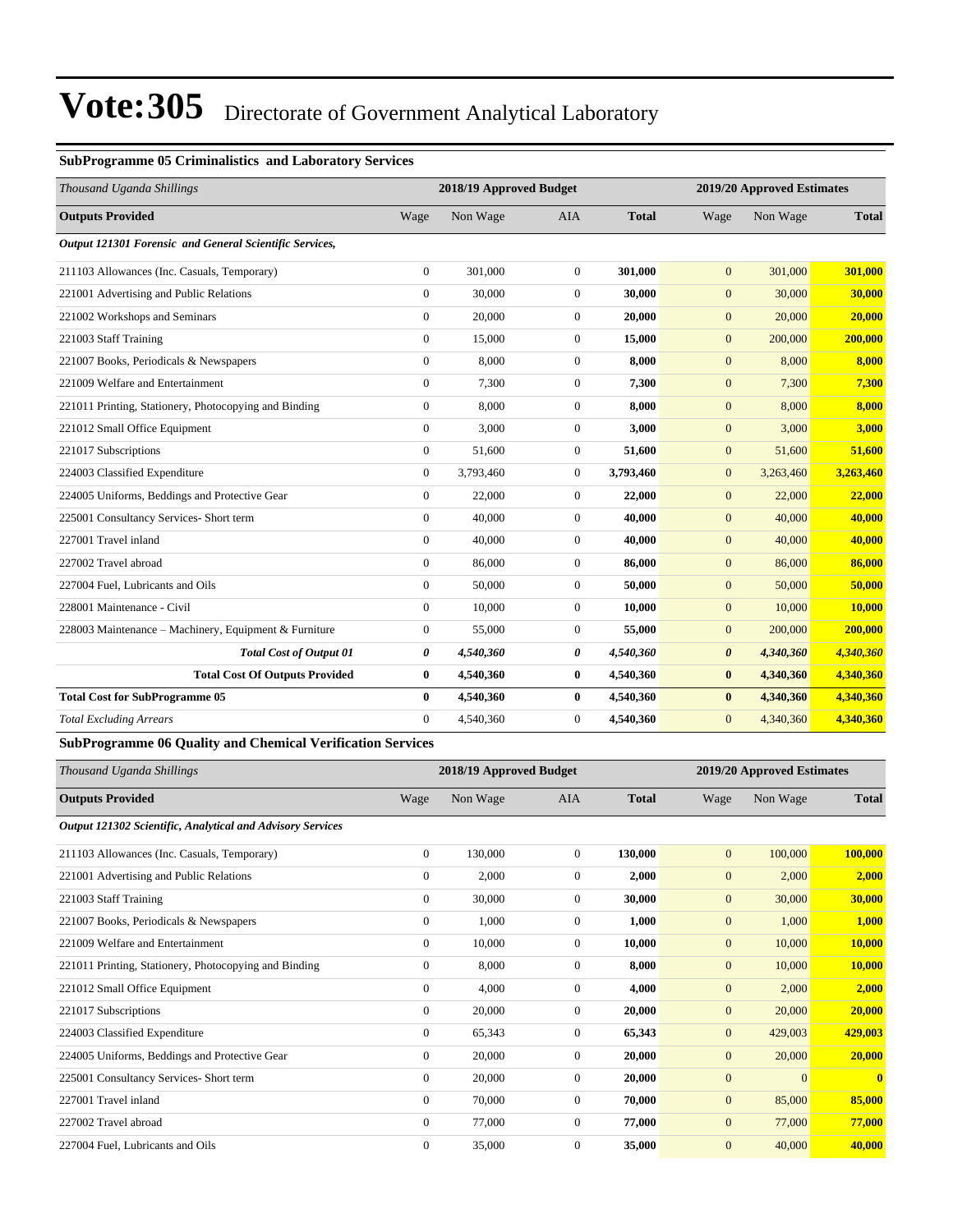| 228001 Maintenance - Civil                            | $\theta$ | 10.000  |   | 10.000  | 10,000<br>$\overline{0}$         | 10,000  |
|-------------------------------------------------------|----------|---------|---|---------|----------------------------------|---------|
| 228003 Maintenance – Machinery, Equipment & Furniture | $\Omega$ | 56,000  |   | 56,000  | 56,001<br>$\overline{0}$         | 56,001  |
| <b>Total Cost of Output 02</b>                        | 0        | 558.343 | 0 | 558.343 | $\boldsymbol{\theta}$<br>892.004 | 892,004 |
| <b>Total Cost Of Outputs Provided</b>                 | 0        | 558,343 | 0 | 558,343 | 892,004<br>$\bf{0}$              | 892,004 |
| <b>Total Cost for SubProgramme 06</b>                 | 0        | 558.343 | 0 | 558,343 | 892,004<br>$\bf{0}$              | 892,004 |
| <b>Total Excluding Arrears</b>                        | $\Omega$ | 558.343 |   | 558,343 | 892,004<br>$\overline{0}$        | 892,004 |

*Development Budget Estimates*

**Project 0066 Support to Internal Affairs (Government Chemist)**

| Thousand Uganda Shillings                                               |                  | 2018/19 Approved Budget       |                  |              |                       | 2019/20 Approved Estimates    |                       |  |
|-------------------------------------------------------------------------|------------------|-------------------------------|------------------|--------------|-----------------------|-------------------------------|-----------------------|--|
| <b>Outputs Provided</b>                                                 |                  | <b>GoU Dev't External Fin</b> | <b>AIA</b>       | <b>Total</b> |                       | GoU Dev't External Fin        | <b>Total</b>          |  |
| Output 121301 Forensic and General Scientific Services,                 |                  |                               |                  |              |                       |                               |                       |  |
| 211102 Contract Staff Salaries                                          | 69,900           | $\boldsymbol{0}$              | $\boldsymbol{0}$ | 69,900       | 69,900                | $\overline{0}$                | 69,900                |  |
| 212101 Social Security Contributions                                    | 6,990            | $\boldsymbol{0}$              | $\mathbf{0}$     | 6,990        | 6,990                 | $\boldsymbol{0}$              | 6,990                 |  |
| 221003 Staff Training                                                   | 284,000          | 0                             | $\boldsymbol{0}$ | 284,000      | 70,000                | $\overline{0}$                | 70,000                |  |
| 224003 Classified Expenditure                                           | 1,128,100        | $\boldsymbol{0}$              | $\boldsymbol{0}$ | 1,128,100    | 1,738,910             | $\boldsymbol{0}$              | 1,738,910             |  |
| 227002 Travel abroad                                                    | $\boldsymbol{0}$ | $\boldsymbol{0}$              | $\mathbf{0}$     | $\bf{0}$     | 150,000               | $\overline{0}$                | 150,000               |  |
| 228003 Maintenance - Machinery, Equipment & Furniture                   | 525,000          | $\boldsymbol{0}$              | $\mathbf{0}$     | 525,000      | 455,000               | $\overline{0}$                | 455,000               |  |
| Total Cost Of Output 121301                                             | 2,013,990        | 0                             | 0                | 2,013,990    | 2,490,800             | $\boldsymbol{\theta}$         | 2,490,800             |  |
| <b>Total Cost for Outputs Provided</b>                                  | 2,013,990        | $\boldsymbol{0}$              | $\boldsymbol{0}$ | 2,013,990    | 2,490,800             | $\mathbf{0}$                  | 2,490,800             |  |
| <b>Capital Purchases</b>                                                |                  | <b>GoU Dev't External Fin</b> | <b>AIA</b>       | <b>Total</b> |                       | <b>GoU Dev't External Fin</b> | <b>Total</b>          |  |
| Output 121372 Government Buildings and Administrative Infrastructure    |                  |                               |                  |              |                       |                               |                       |  |
| 311101 Land                                                             | 120,000          | $\boldsymbol{0}$              | $\boldsymbol{0}$ | 120,000      | $\mathbf{0}$          | $\boldsymbol{0}$              | $\bf{0}$              |  |
| 312101 Non-Residential Buildings                                        | 1,934,357        | $\boldsymbol{0}$              | $\mathbf{0}$     | 1,934,357    | 3,000,000             | $\overline{0}$                | 3,000,000             |  |
| Total Cost Of Output 121372                                             | 2,054,357        | 0                             | 0                | 2,054,357    | 3,000,000             | $\boldsymbol{\theta}$         | 3,000,000             |  |
| Output 121375 Purchase of Motor Vehicles and Other Transport Equipment  |                  |                               |                  |              |                       |                               |                       |  |
| 312201 Transport Equipment                                              | 1,825,000        | $\boldsymbol{0}$              | $\boldsymbol{0}$ | 1,825,000    | $\mathbf{0}$          | $\mathbf{0}$                  | $\bf{0}$              |  |
| Total Cost Of Output 121375                                             | 1,825,000        | 0                             | 0                | 1,825,000    | $\boldsymbol{\theta}$ | $\boldsymbol{\theta}$         | $\boldsymbol{\theta}$ |  |
| Output 121376 Purchase of Office and ICT Equipment, including Software  |                  |                               |                  |              |                       |                               |                       |  |
| 312213 ICT Equipment                                                    | 405,010          | $\boldsymbol{0}$              | $\mathbf{0}$     | 405,010      | 586,057               | $\boldsymbol{0}$              | 586,057               |  |
| Total Cost Of Output 121376                                             | 405,010          | 0                             | 0                | 405,010      | 586,057               | 0                             | 586,057               |  |
| Output 121377 Purchase of Specialised Machinery & Equipment             |                  |                               |                  |              |                       |                               |                       |  |
| 312207 Classified Assets                                                | 3,746,000        | $\boldsymbol{0}$              | $\mathbf{0}$     | 3,746,000    | 3,917,500             | $\boldsymbol{0}$              | 3,917,500             |  |
| Total Cost Of Output 121377                                             | 3,746,000        | 0                             | 0                | 3,746,000    | 3,917,500             | $\boldsymbol{\theta}$         | 3,917,500             |  |
| Output 121378 Purchase of Office and Residential Furniture and Fittings |                  |                               |                  |              |                       |                               |                       |  |
| 312203 Furniture & Fixtures                                             | 300,000          | 0                             | $\mathbf{0}$     | 300,000      | 100,000               | $\overline{0}$                | 100,000               |  |
| Total Cost Of Output 121378                                             | 300,000          | 0                             | 0                | 300,000      | 100,000               | $\boldsymbol{\theta}$         | <b>100,000</b>        |  |
| <b>Total Cost for Capital Purchases</b>                                 | 8,330,367        | $\overline{0}$                | $\mathbf{0}$     | 8,330,367    | 7,603,557             | $\overline{0}$                | 7,603,557             |  |
| <b>Total Cost for Project: 0066</b>                                     | 10,344,357       | $\boldsymbol{0}$              | $\mathbf{0}$     | 10,344,357   | 10,094,357            | $\mathbf{0}$                  | 10,094,357            |  |
| <b>Total Excluding Arrears</b>                                          | 10,344,357       | $\boldsymbol{0}$              | $\mathbf{0}$     | 10,344,357   | 10,094,357            | $\mathbf{0}$                  | 10,094,357            |  |
|                                                                         |                  | GoU External Fin              | ${\bf A I A}$    | <b>Total</b> | GoU                   | <b>External Fin</b>           | <b>Total</b>          |  |
| <b>Total Cost for Programme 13</b>                                      | 19,327,208       | 0                             | $\bf{0}$         | 19,327,208   | 19,027,261            | $\bf{0}$                      | 19,027,261            |  |
| <b>Total Excluding Arrears</b>                                          | 19,327,208       | $\boldsymbol{0}$              | $\boldsymbol{0}$ | 19,327,208   | 19,027,261            | $\mathbf{0}$                  | 19,027,261            |  |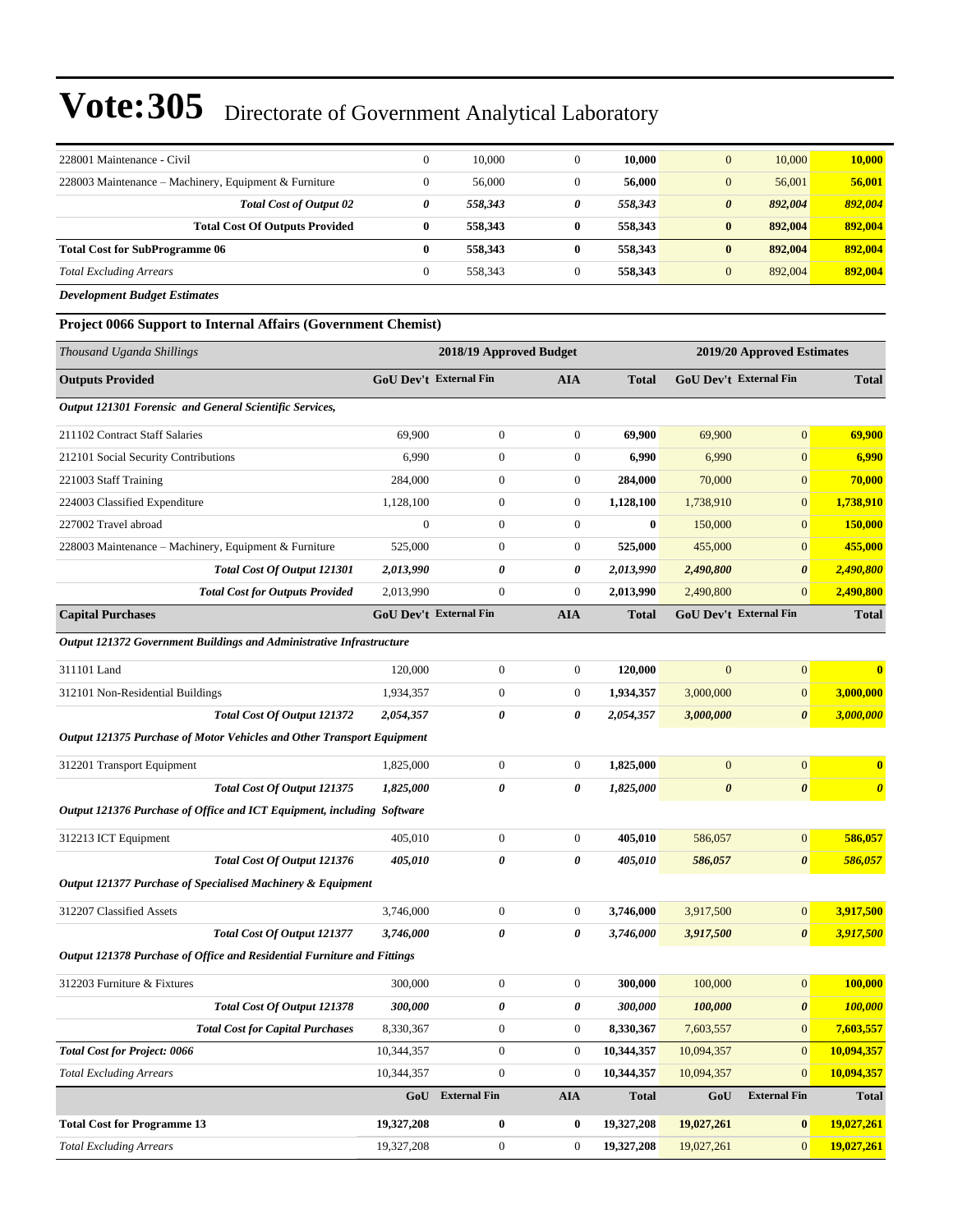|                                 | GoU        | <b>External Fin</b> | AIA | <b>Total</b> | GoU        | <b>External Fin.</b> | <b>Total</b> |
|---------------------------------|------------|---------------------|-----|--------------|------------|----------------------|--------------|
| <b>Grand Total for Vote 305</b> | 19.327.208 |                     | 0   | 19.327.208   | 19,027,261 | $\mathbf{0}$         | 19,027,261   |
| <b>Total Excluding Arrears</b>  | 19.327.208 |                     |     | 19.327.208   | 19.027.261 | $\Omega$             | 19,027,261   |